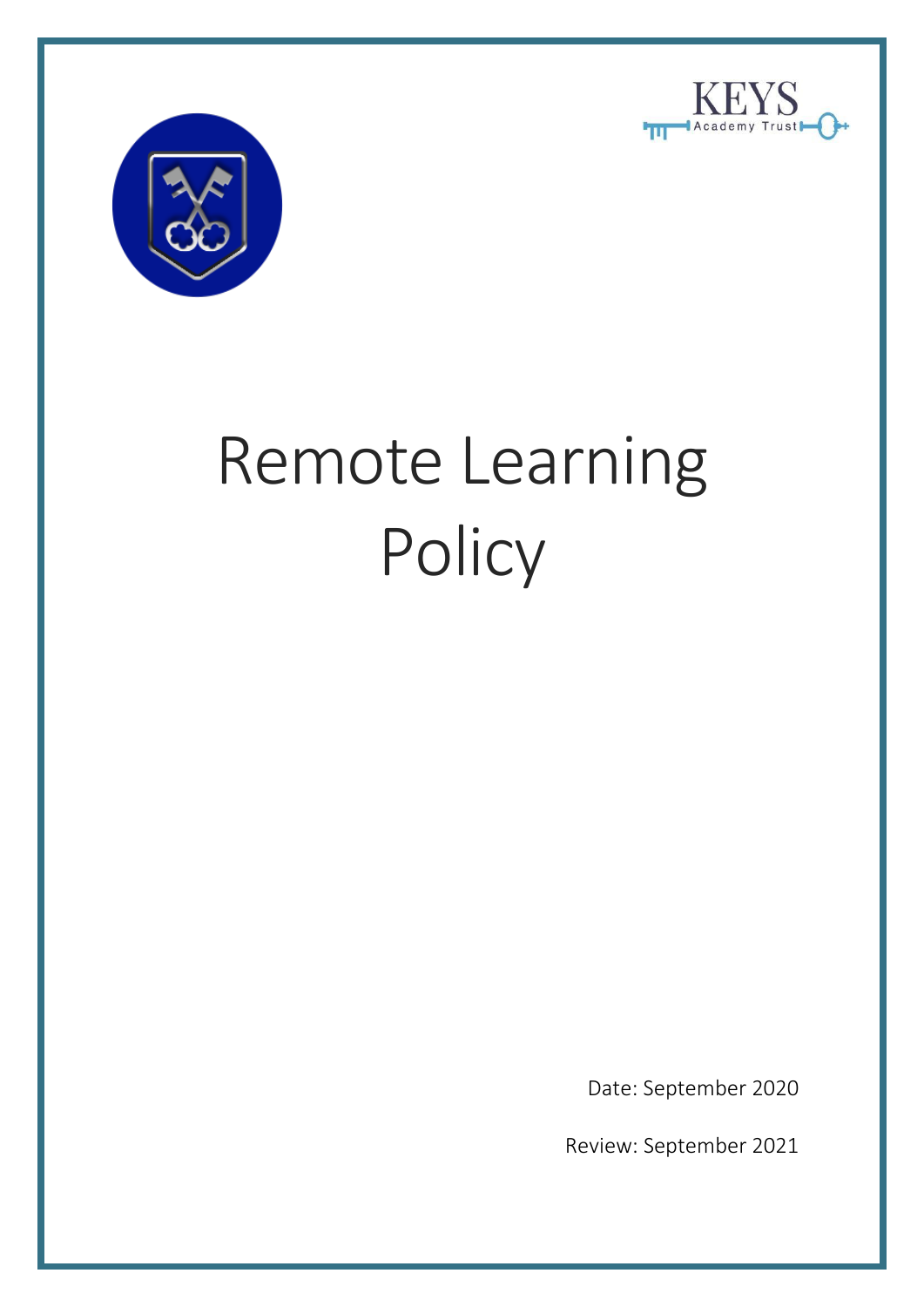#### **Remote Learning Policy Earley St Peter's C of E Primary School**

### **Contents:**

[Statement of intent](#page-2-0)

- 1. [Legal framework](#page-3-0)
- 2. [Roles and responsibilities](#page-4-0)
- 3. [Resources](#page-6-0)
- 4. [Online safety](#page-8-0)
- 5. [Safeguarding](#page-9-0)
- 6. [Data protection](#page-9-1)
- 7. Marking and feedback
- 8. [School day and absence](#page-10-0)
- 9. [Communication](#page-11-0)
- 10. [Monitoring and review](#page-11-1)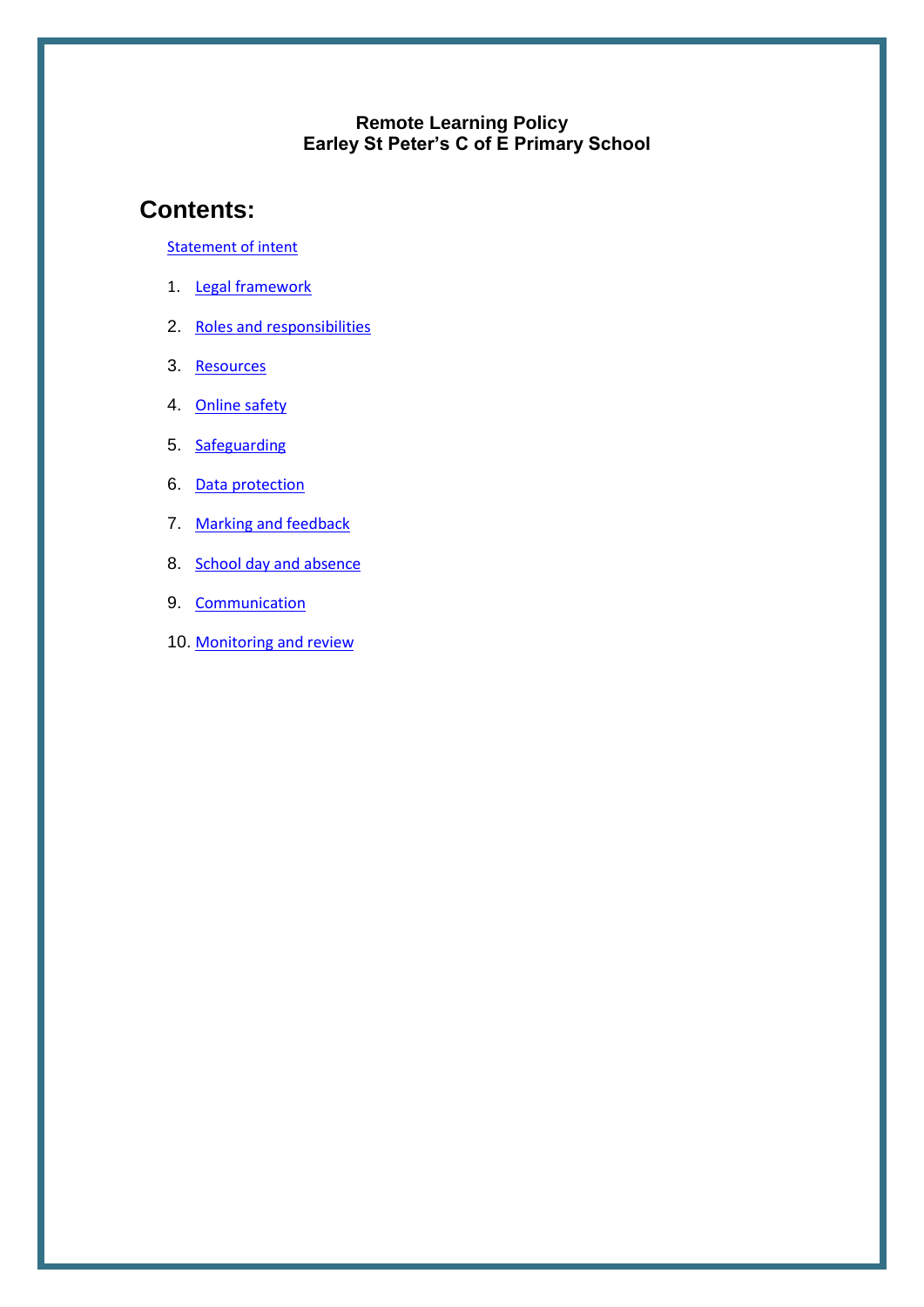#### <span id="page-2-0"></span>**Statement of Intent**

At Earley St Peter's CE Primary School, we understand the need to continually deliver high quality education, including during periods of remote working – whether for an individual pupil or many. We recognise the importance of maintaining high expectations in all areas of school life and ensuring that all pupils have access to the learning resources and support they need to succeed.

Through the implementation of this policy, we aim to address the key concerns associated with remote working, such as online safety, access to educational resources, data protection, and safeguarding.

This policy aims to:

- Minimise the disruption to pupils' education and the delivery of the curriculum.
- Ensure provision is in place so that all pupils have access to high quality learning resources.
- Protect pupils from the risks associated with using devices connected to the internet.
- Set out expectations for all members of the school community with regards to remote learning
- Ensure staff, parent, and pupil data remains secure and is not lost or misused.
- Ensure robust safeguarding measures continue to be in effect during the period of remote learning.
- Ensure all pupils have the provision they need to complete their work to the best of their ability, and to remain happy, healthy, and supported during periods of remote learning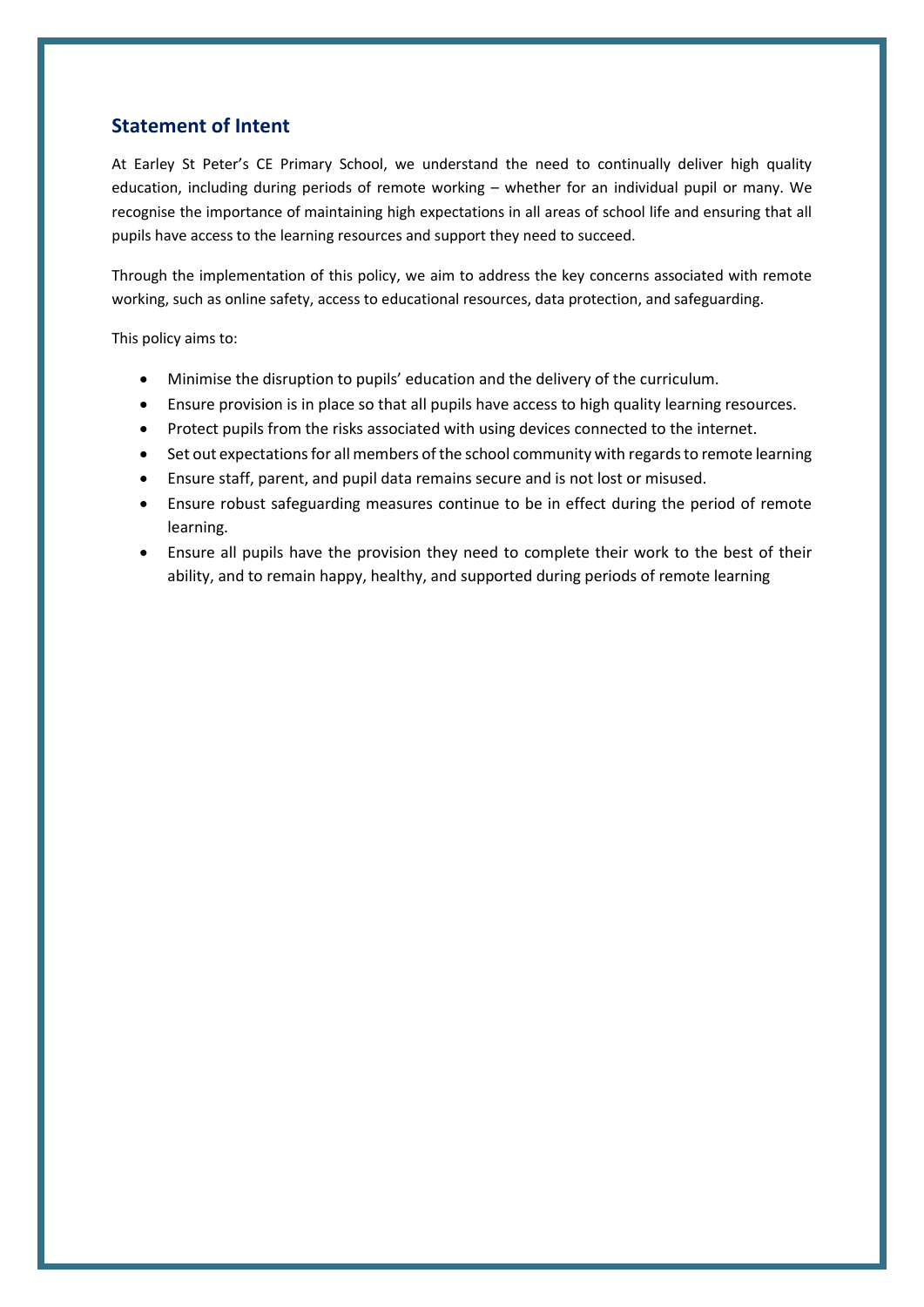# <span id="page-3-0"></span>**1. Legal framework**

- 1.1. This policy has due regard to all relevant legislation and statutory guidance including, but not limited to, the following:
	- Equality Act 2010
	- Education Act 2004
	- The General Data Protection Regulation (GDPR)
	- The Reporting of Injuries, Diseases and Dangerous Occurrences Regulations 2013
	- Data Protection Act 2018
- This policy has due regard to national guidance including, but not limited to, the  $1.2.$ following:
	- DfE (2020) 'Keeping children safe in education'
	- DfE (2019) 'School attendance'
	- DfE (2017) 'Special educational needs and disability code of practice: 0 to 25 years'
	- DfE (2018) 'Health and safety: responsibilities and duties for schools'
	- DfE (2018) 'Health and safety for school children'
	- DfE (2016) 'Children missing education' DfE (2020) 'Safeguarding and remote education during coronavirus (COVID-19)'
	- DfE (2020) 'Adapting teaching practice for remote education'
	- DfE (2020) 'Guidance for full opening: schools'
	- DfE (2020) 'Get help with technology during coronavirus (COVID-19)'
	- DfE (2020) 'Get laptops and tablets for children who cannot attend school due to coronavirus (COVID-19)'
	- DfE (2020) 'Laptops, tablets and 4G wireless routers provided during coronavirus (COVID-19)'
- 1.3. This policy operates in conjunction with the following school policies:
	- Safeguarding Policy
	- Behaviour policy
	- **Data Protection Policy**
	- Online Safety Policy and Acceptable User Agreements
	- Attendance Policy
	- Staff Code of Conduct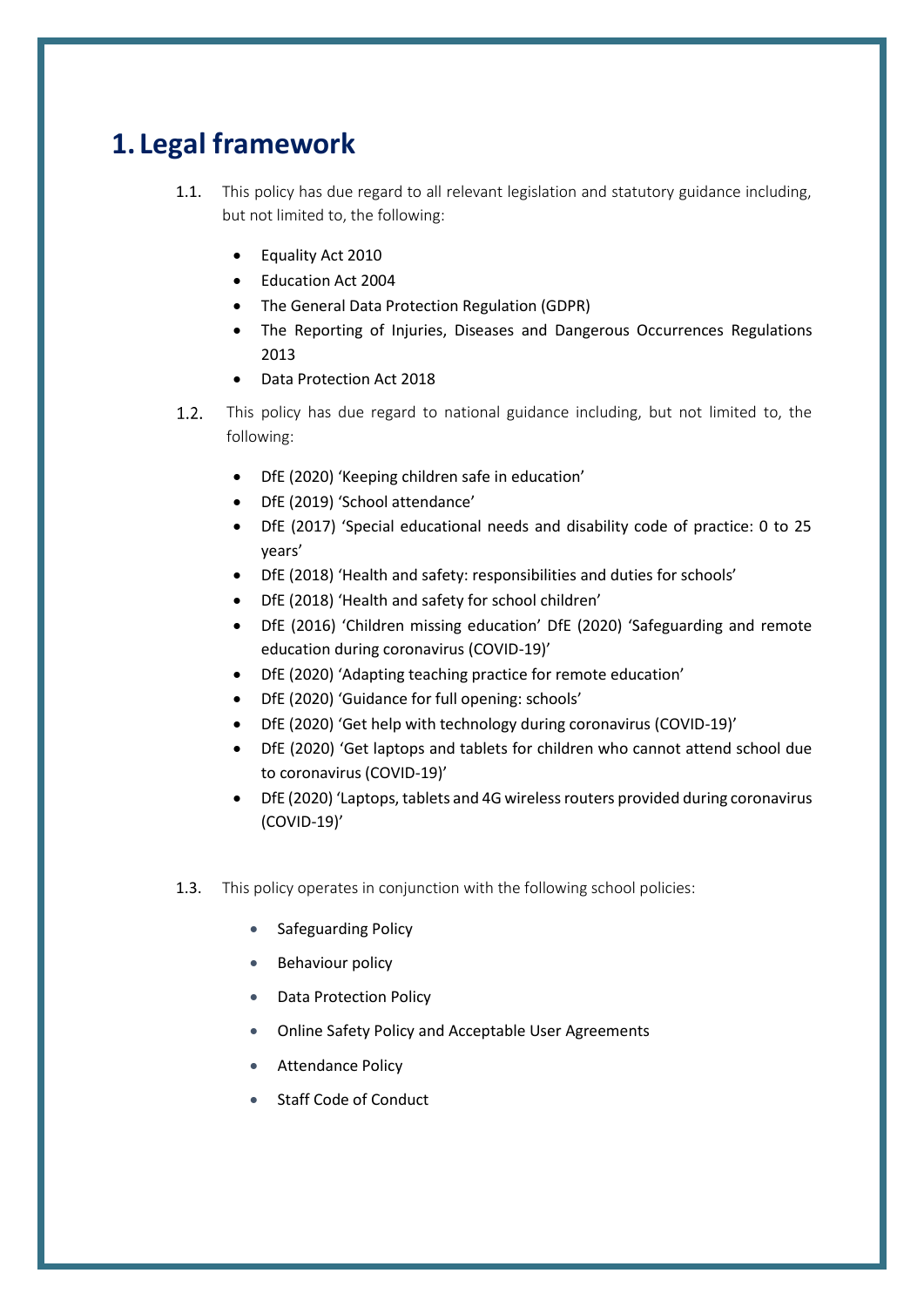# <span id="page-4-0"></span>**2.Roles and responsibilities**

2.1. The Local Governing Body is responsible for:

- Ensuring that the school has robust risk management procedures in place. Ensuring that the school has a business continuity plan in place, where required.
- Evaluating the effectiveness of the school's remote learning arrangements.
- 2.2. The Head Teacher is responsible for:
	- Ensuring that staff, parents and pupils adhere to the relevant policies at all times.
	- Ensuring that there are arrangements in place for monitoring incidents associated with remote learning.
	- Overseeing that the school has the resources necessary to action the procedures in this policy.
	- Reviewing the effectiveness of this policy on an annual basis and communicating any changes to staff, parents, and pupils.
	- Arranging any additional training staff may require to support pupils during the period of remote learning.
	- Putting procedures and safe systems of learning into practice, which are designed to eliminate or reduce the risks associated with remote learning.
- 2.3. The School Operations Manager is responsible for:
	- Arranging the procurement of any equipment or technology required for staff to teach remotely and for pupils to learn from home in line with budget allocations.
	- Ensuring that the school has adequate insurance to cover all remote working arrangements for school owned devices.
- 2.4. The Data Protection Officer is responsible for:
	- Overseeing that all school-owned electronic devices used for remote learning have adequate anti-virus software and malware protection.
	- Ensuring all staff, parents, and pupils are aware of the data protection principles outlined in the GDPR.
	- Ensuring that all computer programs used for remote learning are compliant with the GDPR and the Data Protection Act 2018.
- 2.5. The Designated Safeguarding Leads are responsible for:
	- Ensuring that appropriate safeguarding procedures are in place and adhered to. They are also responsible for investigating any safeguarding concerns raised by staff and parents
- 2.6. The SENDCo is responsible for: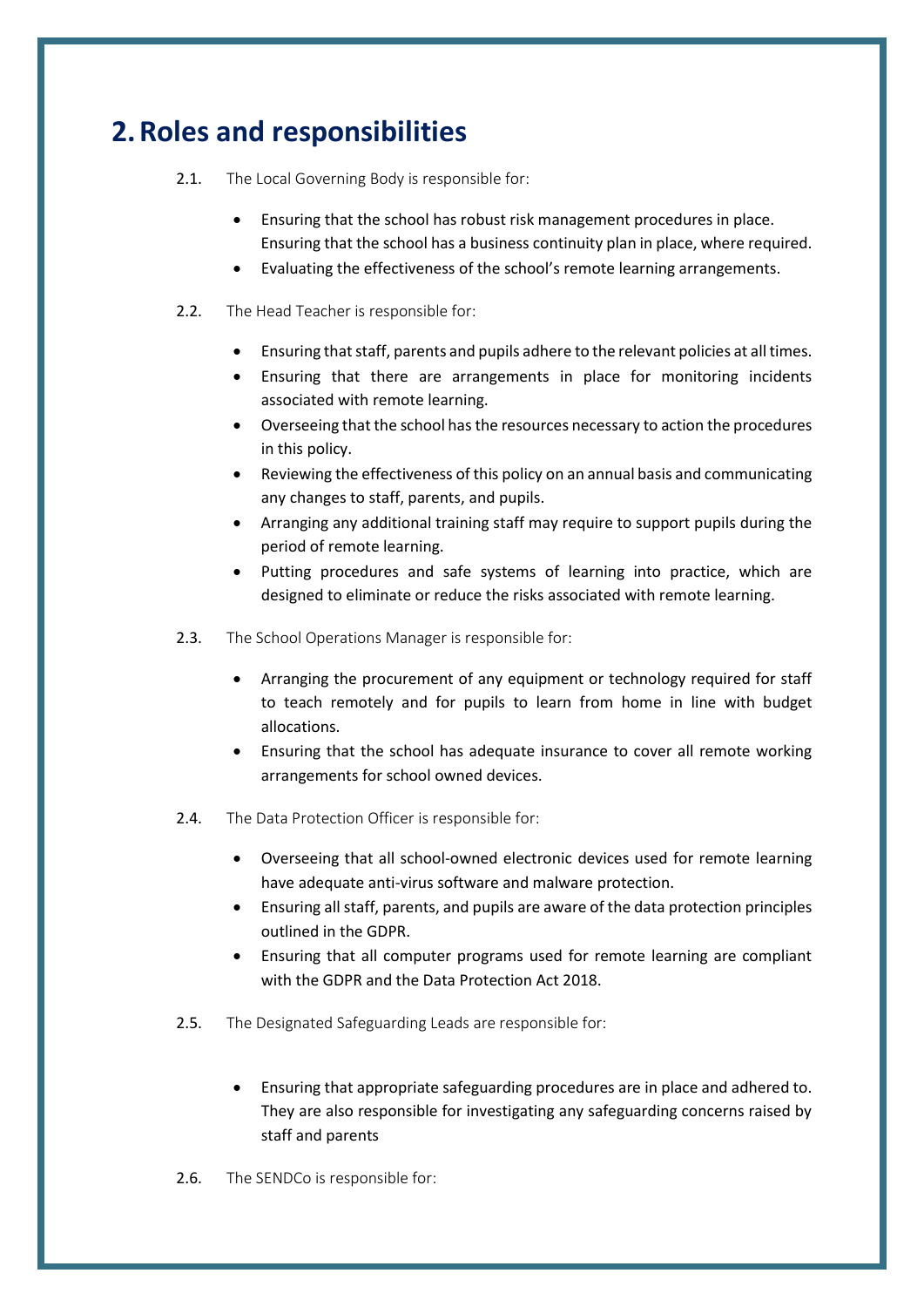- Liaising with senior leaders and IT providers to ensure that the technology used for remote learning is accessible to all pupils and that reasonable adjustments are made where required.
- Wherever possible, to support pupils with EHCPs to ensure that their needs are met while learning remotely, and liaising with the headteacher and other support providers to make any alternate arrangements for pupils with EHC plans
- Supporting teachers and 1:1s in providing appropriate work for children with an EHCP or high needs.
- Monitoring the remote work set by teachers for children with an EHCP or high needs.
- 2.7. IT Support are responsible for:
	- Ensuring that all school-owned devices used for remote learning have suitable anti-virus software installed, have a secure connection, can recover lost work, and allow for audio and visual material to be recorded, where required.
	- Ensuring that any programs or networks used for remote learning can effectively support a large number of users at one time, where required, e.g. undertaking 'stress' testing.
	- Working with the SENDCo to ensure that the equipment and technology used for learning remotely is accessible to all pupils and staff.
- 2.8. Staff members are responsible for:
	- Adhering to this policy at all times during periods of remote learning.
	- Reporting any safeguarding incidents to CPOMS and asking for guidance from the DSL Team as appropriate.
	- Taking part in any training conducted to meet the requirements of this policy, including training on how to use the necessary electronic equipment and software.
	- Reporting any dangers or potential dangers they identify, as well as any concerns they may have about remote learning, to the Head Teacher.
	- Reporting any defects on school-owned equipment used for remote learning to IT Support.
	- Adhering to the Staff Code of Conduct at all times.

When teaching pupils who are working remotely, teachers will:

- Set learning tasks so that pupils have meaningful work each day.
- Deliver a planned, coherent and well-sequenced curriculum which allows skills to be built incrementally.
- Provide frequent, clear explanations of new content through high-quality curriculum resources, including through educational videos/recorded lessons.
- Assess progress by using questions and other suitable tasks and be clear on how regularly work will be checked.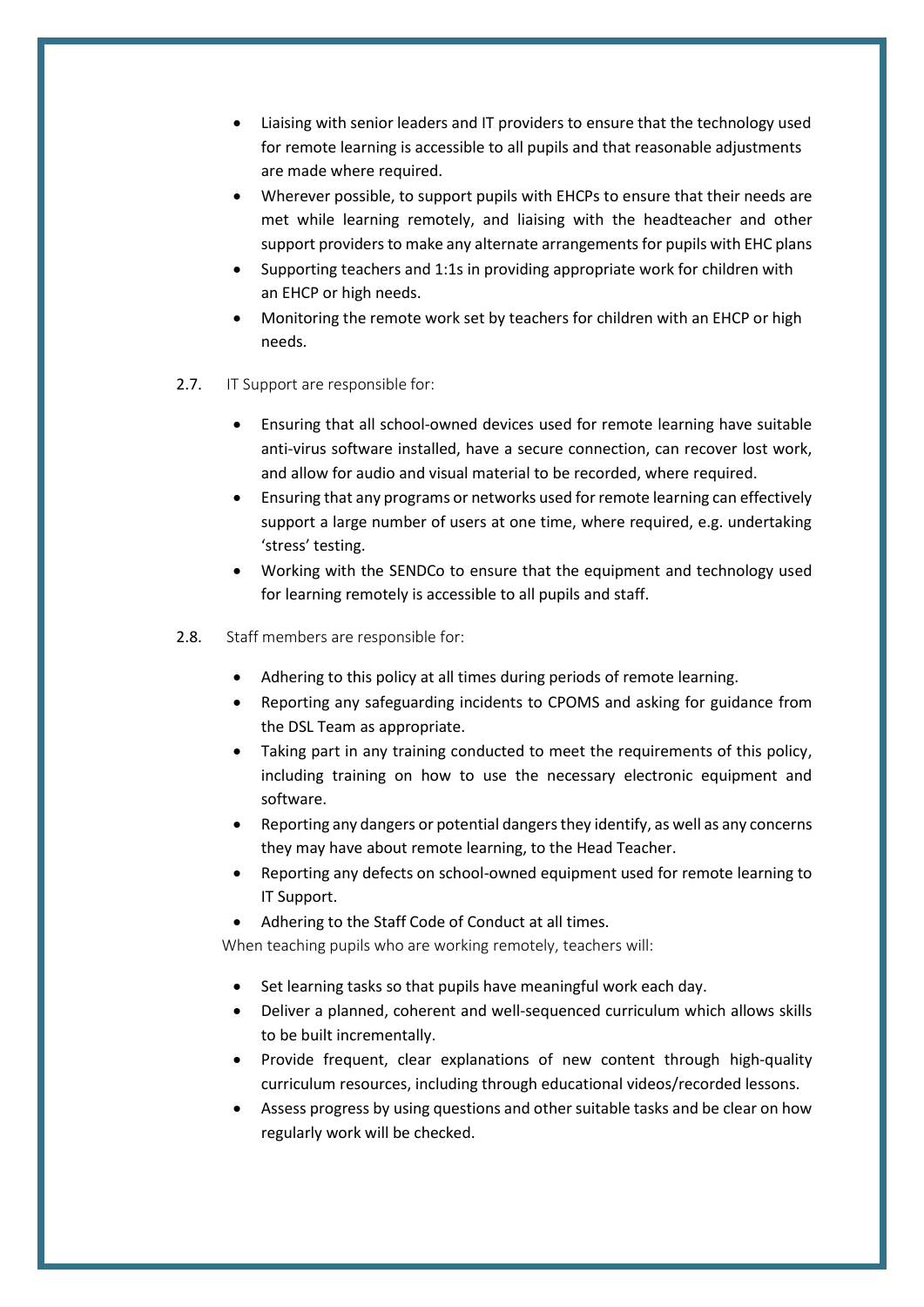- Adjust the pace or difficulty of what is being taught in response to questions or assessments, including, where necessary, revising material or simplifying explanations to ensure pupils' understanding.
- Plan a programme that is of equivalent length to the core teaching pupils would receive in school.
- 2.9. Parents are responsible for:
	- Adhering to this policy at all times during periods of remote learning.
	- Ensuring their child is available to learn remotely at the times set out in paragraphs [8.1](#page-10-1) and [8.2](#page-10-2) of this policy, and that the schoolwork set is completed on time and to the best of their child's ability.
	- Reporting any technical issues to the school as soon as possible.
	- Ensuring that their child always has access to remote learning material during the times set out in paragraphs [8.1](#page-10-1) and [8.2.](#page-10-2)
	- Reporting any absence in line with the terms set out in paragraph [8.6.](#page-10-3)
	- Ensuring their child uses the equipment and technology used for remote learning as intended.
- <span id="page-6-0"></span>2.10. Pupils are responsible for:
	- Adhering to this policy at all times during periods of remote learning.
	- Ensuring they are available to learn remotely at the times set out in paragraphs [9.1](#page-10-1) an[d 9.2](#page-10-2) of this policy, and that their schoolwork is completed on time and to the best of their ability.
	- Reporting any technical issues to their parents/carers as soon as possible.
	- Ensuring they have access to remote learning material and notifying their parents/carers if they do not have access.
	- Notifying their parents/carers if they are feeling unwell or are unable to complete the schoolwork they have been set.
	- Ensuring they use any equipment and technology for remote learning as intended.
	- Adhering to the Behaviour Policy at all times.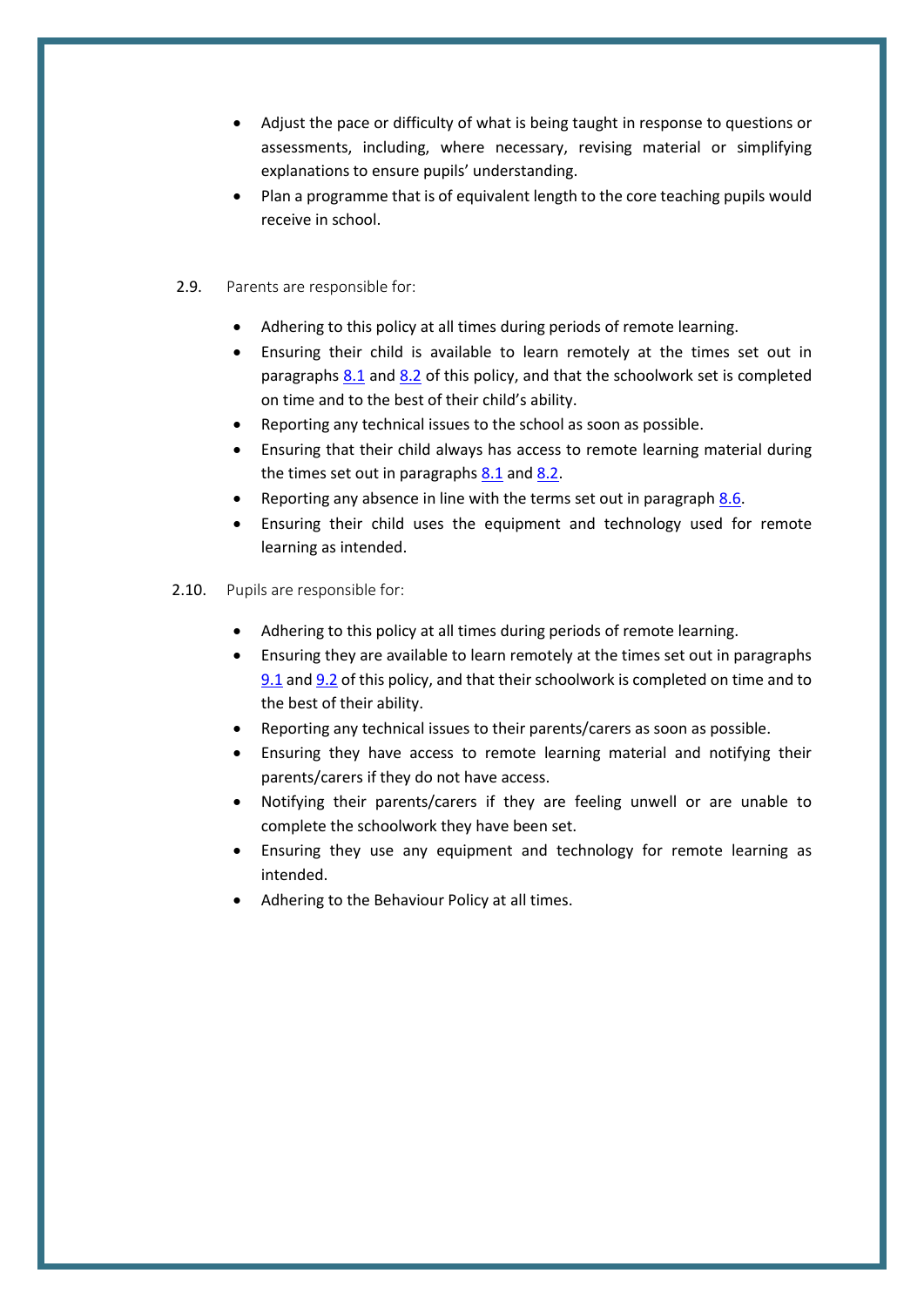## **3.Resources**

#### **Learning materials**

- 3.1. The school will utilise a range of different teaching methods during remote learning to help explain concepts and address misconceptions easily. For the purpose of providing remote learning, the school may make use of:
	- Work booklets
	- Current online learning portals
	- Educational websites
	- Reading tasks
	- Pre-recorded video or audio lessons
- 3.2. Teachers will review the DfE's list of [online education resources](https://www.gov.uk/government/publications/coronavirus-covid-19-online-education-resources) and utilise these tools as necessary, in addition to existing resources.
- 3.3. Reasonable adjustments will be made to ensure that all pupils have access to the resources needed for effective remote learning.
- 3.4. Teachers will ensure the programmes chosen for online learning have a range of accessibility features, e.g. voice-to-text conversion, to support pupils with SEND.
- 3.5. Lesson plans will be adapted to ensure that the curriculum remains fully accessible and inclusive via remote learning.
- 3.6. The school will review the resources pupils have access to and adapt learning to account for all pupils needs by using a range of different formats, e.g. providing work on PDFs which can easily be printed from a mobile device.
- 3.7. Work packs will be made available for pupils who do not have access to a printer.
- 3.8. Any issues with remote learning resources will be reported as soon as possible to the relevant member of staff.
- 3.9. Pupils will be required to use their own or family-owned equipment to access remote learning resources, unless the school agrees to provide or loan equipment, e.g. laptops.
- 3.10. For pupils who cannot access digital devices at home, the school will, where possible, apply for technology support from the DfE through the Keys Academy Trust.
- 3.11. Pupils and parents will be required to maintain the upkeep of any equipment they use to access remote learning resources.
- 3.12. Teaching staff will oversee academic progression for the duration of the remote learning period and will mark and provide feedback on work in line with section 7 of this policy.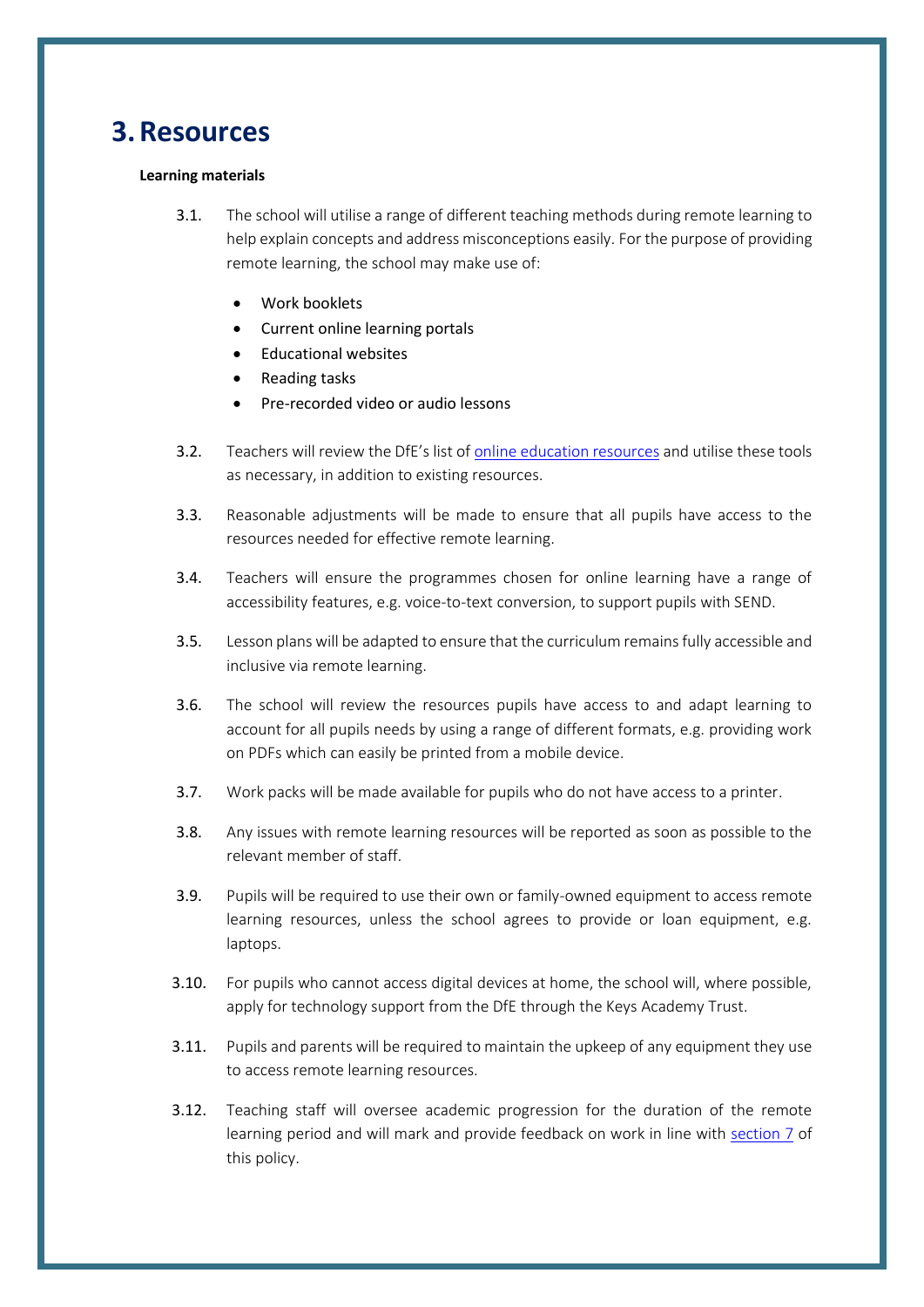- 3.13. IT Support are not responsible for providing technical support for equipment that is not owned by the school.
- 3.14. If a pupil is provided with school-owned equipment, the pupil and their parent will sign and adhere to the Technology Acceptable Use Agreement prior to commencing remote learning.

## <span id="page-8-0"></span>**4.Online safety**

- 4.1. This section of the policy will be enacted in conjunction with the school's Online Safety Policy.
- 4.2. Where possible, all interactions will be text-based and public.
- 4.3. All staff and pupils using video communication must:
	- Communicate in groups one-to-one sessions are not permitted.
	- Wear suitable clothing this includes others in their household.
	- Be situated in a suitable 'public' living area within the home with an appropriate background – 'private' living areas within the home, such as bedrooms, are not permitted during video communication.
	- Use appropriate language this includes others in their household.
	- Maintain the standard of behaviour expected in school.
	- Use the necessary equipment and computer programs as intended.
	- Not record, store, or distribute video material without permission.
	- Ensure they have a stable connection to avoid disruption to lessons.
	- Always remain aware that they are visible.
- 4.4. All staff and pupils using audio communication must:
	- Use appropriate language this includes others in their household.
	- Maintain the standard of behaviour expected in school.
	- Use the necessary equipment and computer programs as intended.
	- Not record, store, or distribute audio material without permission.
	- Ensure they have a stable connection to avoid disruption to lessons.
	- Always remain aware that they can be heard, unless the microphone is muted.
- 4.5. Pupils not using devices or software as intended will receive a consequence in line with the Behaviour Policy.
- 4.6. During the period of remote learning, the school will maintain regular contact with parents to:
	- Reinforce the importance of children staying safe online.
	- Ensure parents are aware of what their children are being asked to do, e.g. sites they have been asked to use and staff they will interact with.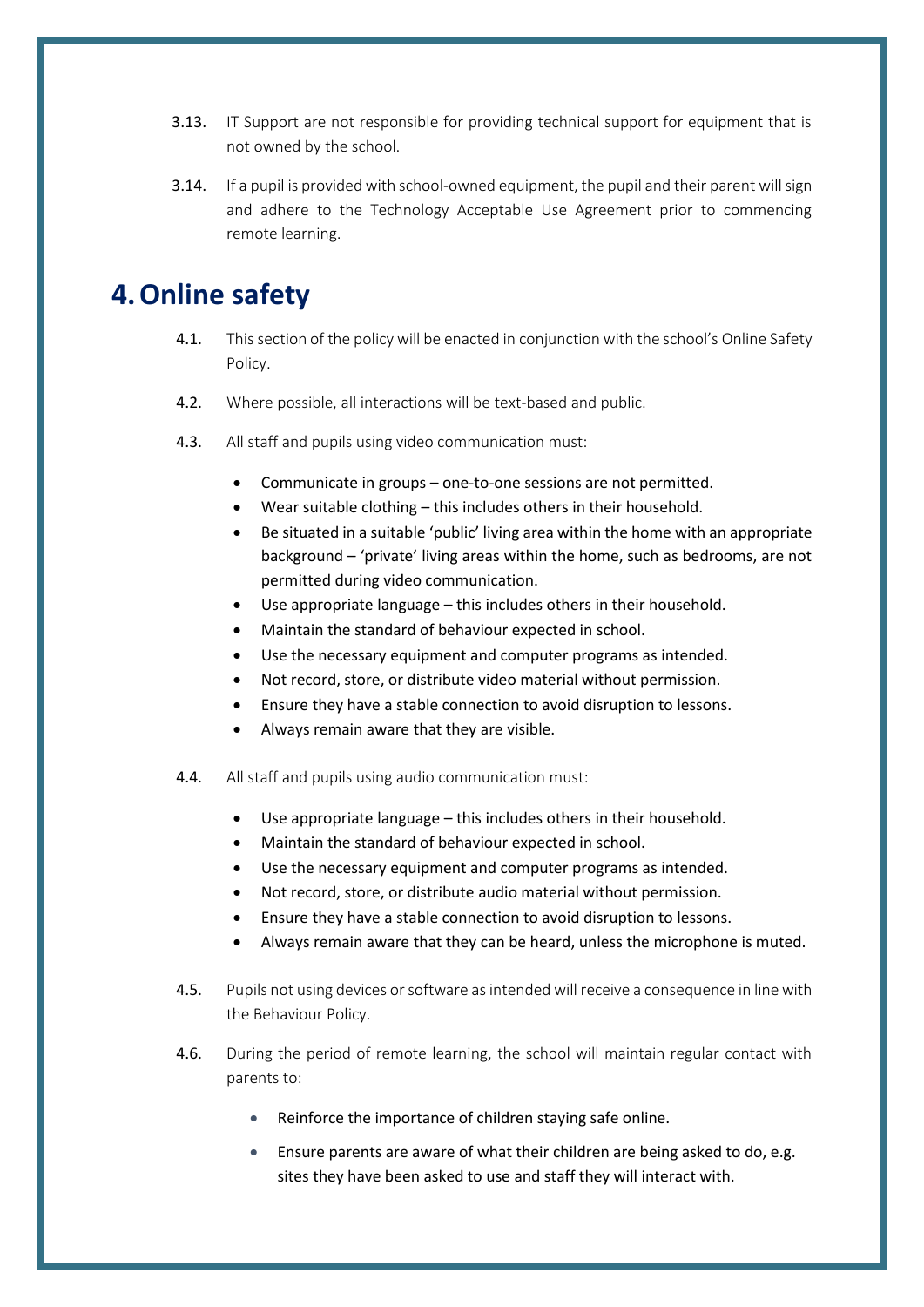• Direct parents to useful resources to help them keep their children safe online.

# <span id="page-9-0"></span>**5. Safeguarding**

- 5.1. This section of the policy will be enacted in conjunction with the school's Safeguarding Policy, which has been updated to include safeguarding procedures in relation to remote working.
- 5.2. The DSL Team will arrange for regular contact to be made with vulnerable pupils.
- 5.3. Phone calls made to vulnerable pupils will be made using school phones and school mobile devices or though devices with withheld number.
- 5.4. The DSL Team will keep in contact with vulnerable pupils' social workers or other care professionals during the period of remote working, as required.
- 5.5. The DSL Team will meet (in person or remotely) with the relevant members of staff regularly to discuss new and current safeguarding arrangements for vulnerable pupils learning remotely.
- 5.6. All members of staff will report any safeguarding concerns on CPOMS and notify the DSL Team via CPOMS immediately.
- 5.7. Pupils and their parents will be encouraged to contact the DSL Team if they wish to report safeguarding concerns, e.g. regarding harmful or upsetting content or incidents of online bullying. The school will also signpost families to the practical support that is available for reporting these concerns.

## <span id="page-9-1"></span>**6.Data protection**

- 6.1. This section of the policy will be enacted in conjunction with the school's Data Protection Policy.
- 6.2. Staff members will be responsible for adhering to the GDPR when teaching remotely and will ensure the confidentiality and integrity of their devices at all times.
- 6.3. Sensitive data will only be transferred between devices if it is necessary to do so for the purpose of remote learning and teaching.
- 6.4. Any data that is transferred between devices will be suitably encrypted or have other data protection measures in place so that if the data is lost, stolen, or subject to unauthorised access, it remains safe until recovered.
- 6.5. Parents' and pupils' up-to-date contact details will be collected prior to the period of remote learning.
- 6.6. All contact details will be stored in line with the Data Protection Policy.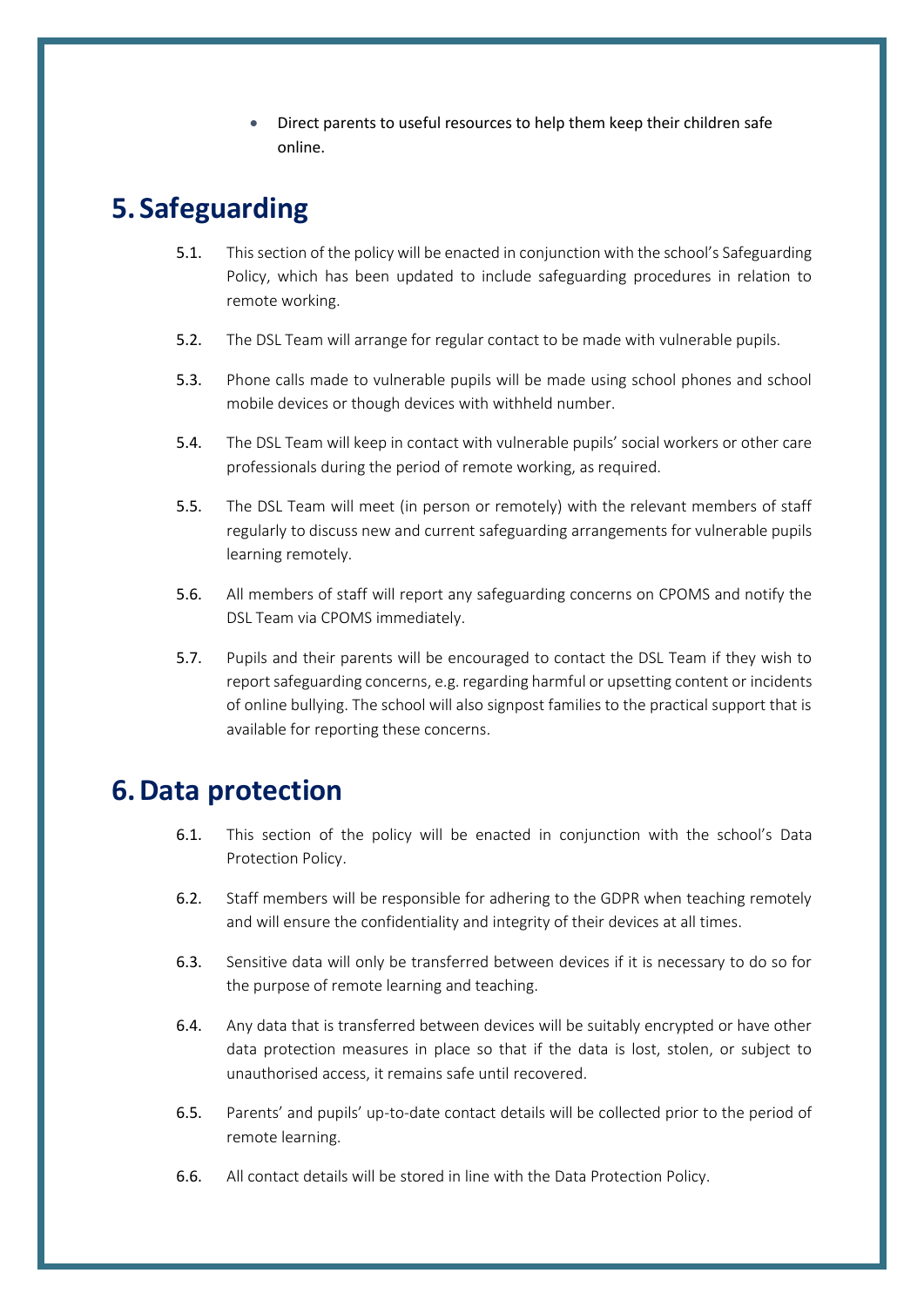- 6.7. Parents/carers are not permitted to use any school-owned equipment, for their own personal use.
- 6.8. Any breach of confidentiality will be dealt with in accordance with the school's Data Protection Policy.

# **7.Marking and feedback**

- 7.1. In order to monitor the academic progress of our pupils, some learning tasks may be requested to be sent in via digital drop boxes for feedback. All pupil work requested to be sent in must be:
	- Finished when returned to the relevant member of teaching staff.
	- Returned on or before the deadline set by the relevant member of teaching staff.
	- Completed to the best of the pupil's ability.
	- The pupil's own work.
- 7.2. The school expects pupils and staff to maintain a good work ethic during the period of remote learning.
- 7.3. Pupils are accountable for the completion of their own schoolwork teaching staff will contact parents via telephone if their child is not completing their schoolwork or their standard of work has noticeably declined.
- 7.4. Teaching staff will monitor the academic progress of pupils with and without access to the online learning resources and discuss additional support or provision with the Head Teacher as soon as possible.
- 7.5. Teaching staff will monitor the academic progress of pupils with SEND and discuss additional support or provision with the SENDCo as soon as possible.
- 7.6. The school accepts a variety of formative assessment and feedback methods, e.g. through quizzes and other digital tools from teachers, and will support them with implementing these measures for remote learning where possible.

## <span id="page-10-1"></span><span id="page-10-0"></span>**8. School day and absence**

- 8.1. Pupils will be present for remote learning by 8:45am and cease their remote learning at 3:15pm from Monday to Friday.
- <span id="page-10-2"></span>8.2. Pupils with SEND or additional medical conditions who require more regular breaks, e.g. sensory breaks, are not expected to do schoolwork during their breaks.
- 8.3. Pupils who are unwell are not expected to be present for remote working until they are well enough to do so.
- <span id="page-10-3"></span>8.4. Parents will inform the School Office no later than 8:30am if their child is unwell.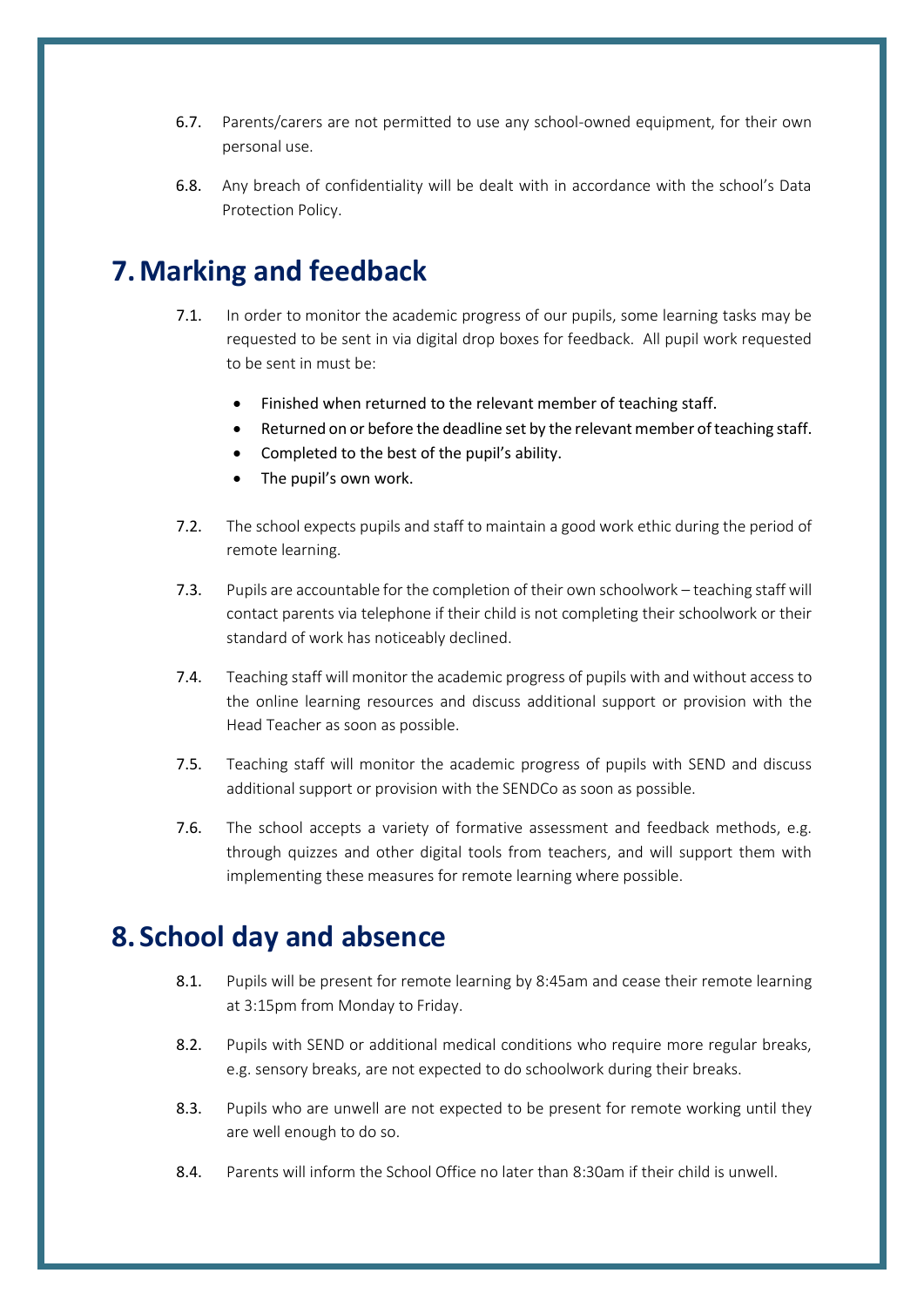8.5. The school will monitor absence and lateness in line with the Attendance Policy.

## <span id="page-11-0"></span>**9.Communication**

- 9.1. The school will communicate with parents via email/letter and the school website about remote learning arrangements as soon as possible.
- 9.2. Members of staff involved in remote teaching will ensure they have a working mobile device that is available to take phone calls during their agreed working hours.
- 9.3. The school understands that pupils learning remotely have the right to privacy out-ofhours and should be able to separate their school and home lives – communication is only permitted during school hours.
- 9.4. Members of staff will have contact with their line manager once per week.
- 9.5. As much as possible, all communication with pupils and their parents will take place within the school hours.
- 9.6. Wherever possible, pupils will have the opportunity for verbal contact with a member of teaching staff at least once per week via MS TEAMS.
- 9.7. Parents and pupils will inform the School Office as soon as possible if schoolwork cannot be completed.
- 9.8. Issues with remote learning or data protection will be communicated to the pupils' teacher as soon as possible so they can investigate and resolve the issue.
- 9.9. The pupils' teacher will keep parents and pupils informed of any changes to the remote learning arrangements or the schoolwork set via the School Office.

## <span id="page-11-1"></span>**10. Monitoring and review**

- 10.1. This policy will be reviewed on an annual basis by the headteacher.
- 10.2. Any changes to this policy will be communicated to all members of staff and other stakeholders.
- 10.3. The next scheduled review date for this policy is Autumn 2021.